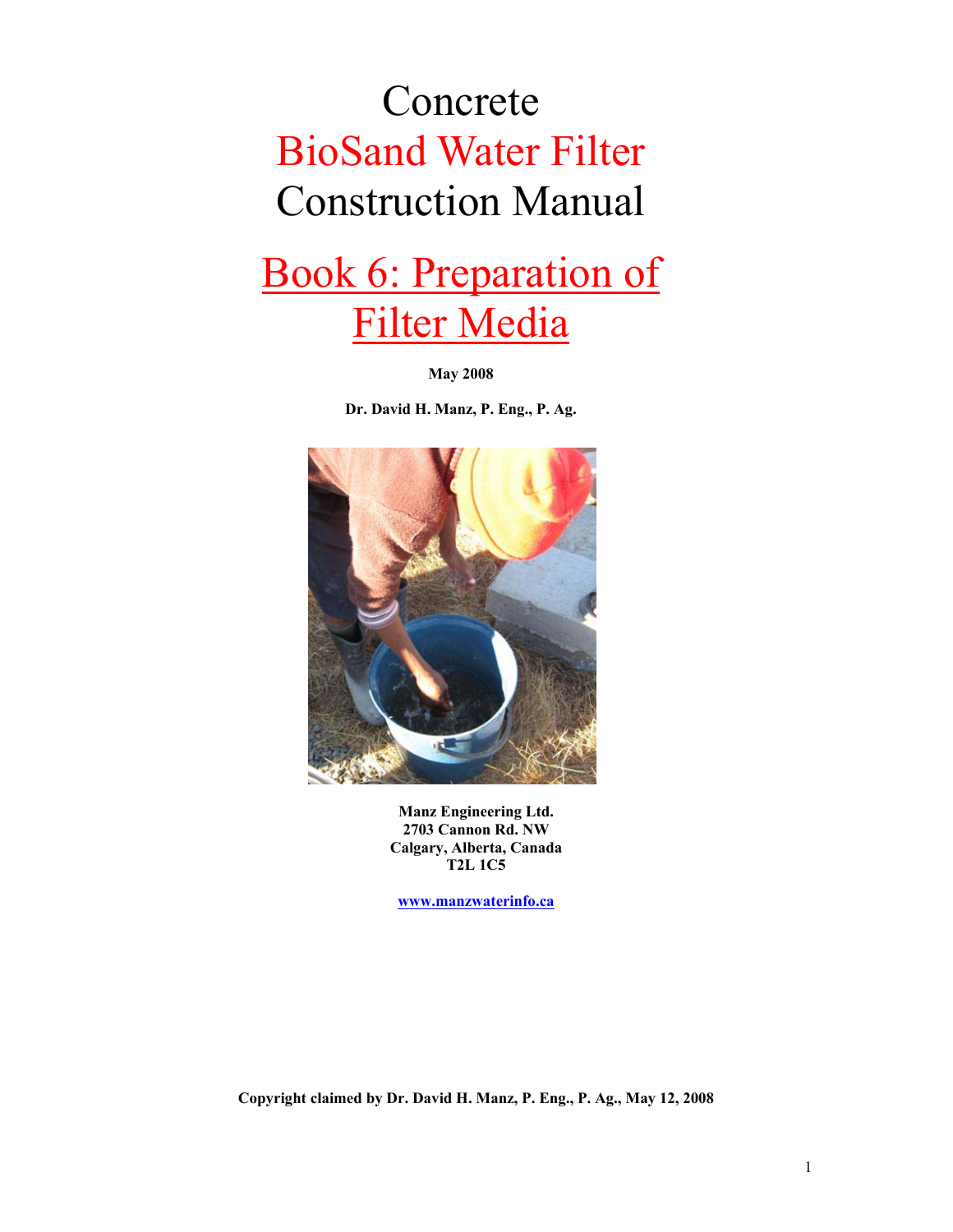- 1. Two piles of raw material that will be used to produce filter media. The raw material is obtained from a quarry.
- 2. Sieving.
- 3. Large material that is not used.
- 4. Piles of sieved material on clean surface.





5. Sieving into a wheelbarrow.



#4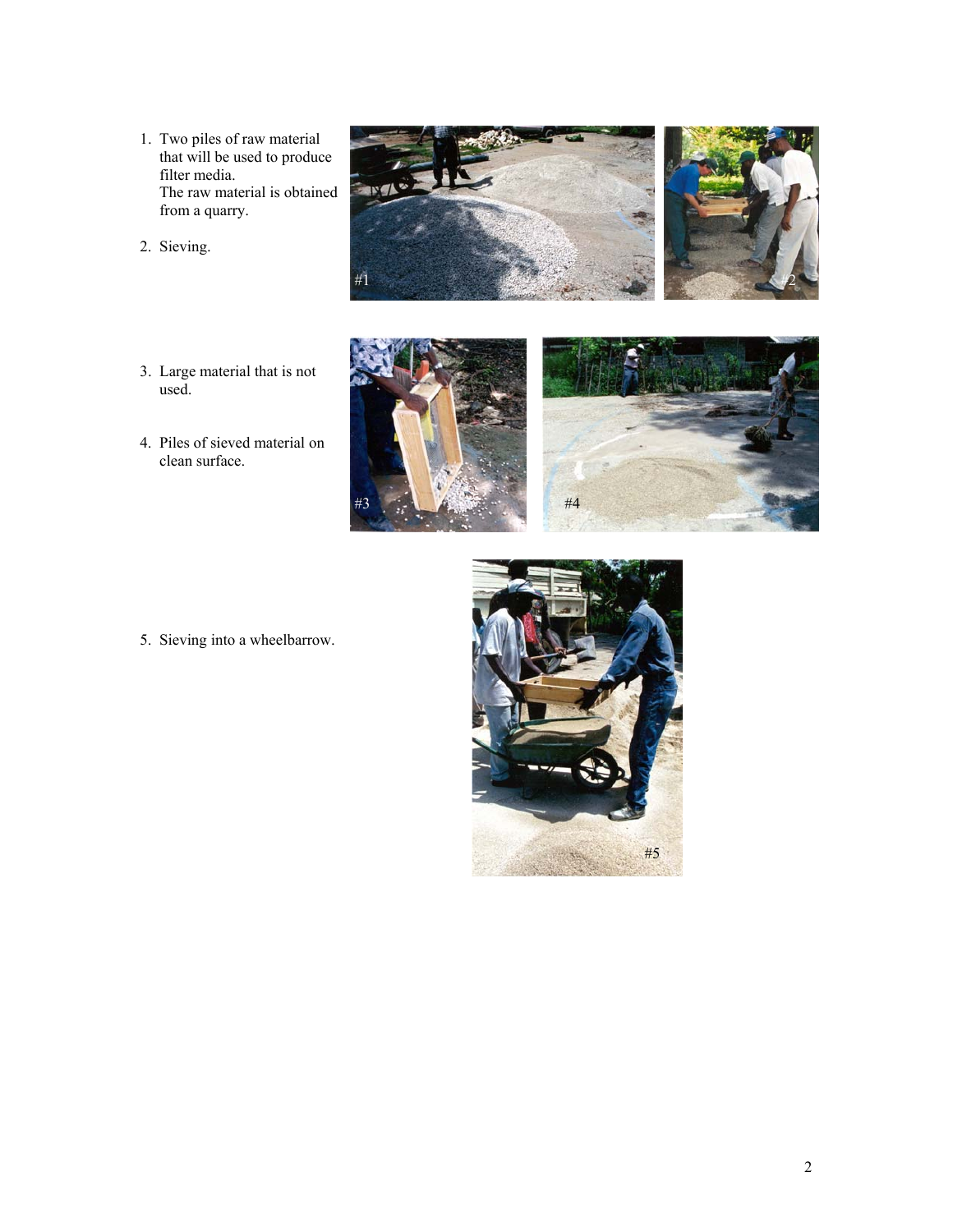6 – 10. Washing underdrain and separating media to **clean**.

**Note that there MUST be sufficient water to wash media. Used water can be recycled.** 

11. Pile of washed and safely stored underdrain media.



#7

#6

#10

12. Sieve set.



#8